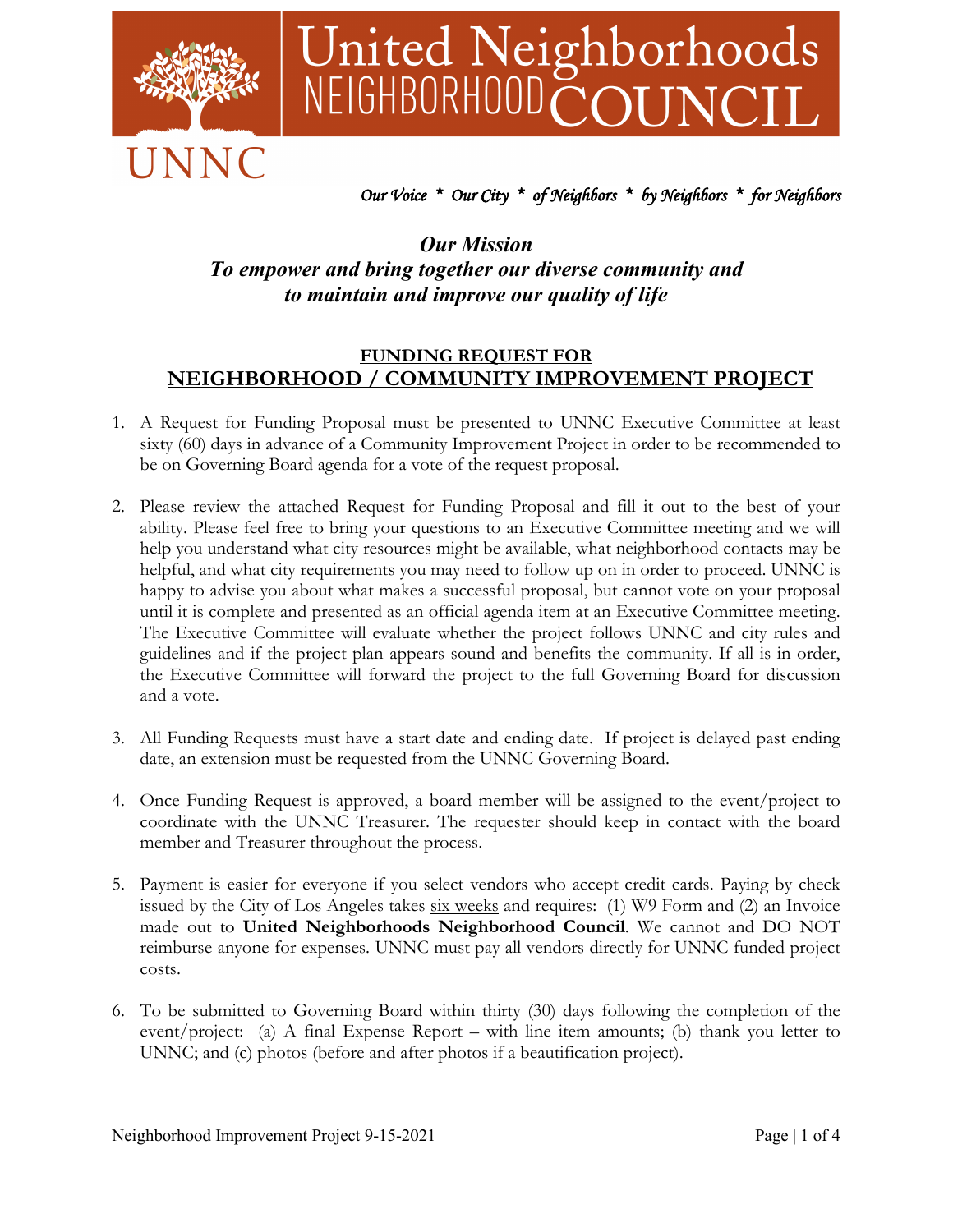# FUNDING REQUEST FOR NEIGHBORHOOD IMPROVEMENT PROJECT

| TO:              | <b>UNNC</b> |
|------------------|-------------|
| DATE:            |             |
| PRESENTER(S):    |             |
| Email and phone: |             |

1. Please summarize the concept for this project, including the project location:

- 2. Please list the primary Neighborhood Group sponsoring this project:
- 3. List any other neighborhood groups or city agencies that have provided a letter in support of this project:
- 4. Please provide contact info for any other neighborhood groups or city agencies that have indicated that they would like to support the project:
- 5. Please describe how many volunteers you will need for this project, and how you will recruit them:
- 6. Please attach any renderings or drawings that illustrate the project, and label as Exhibit A.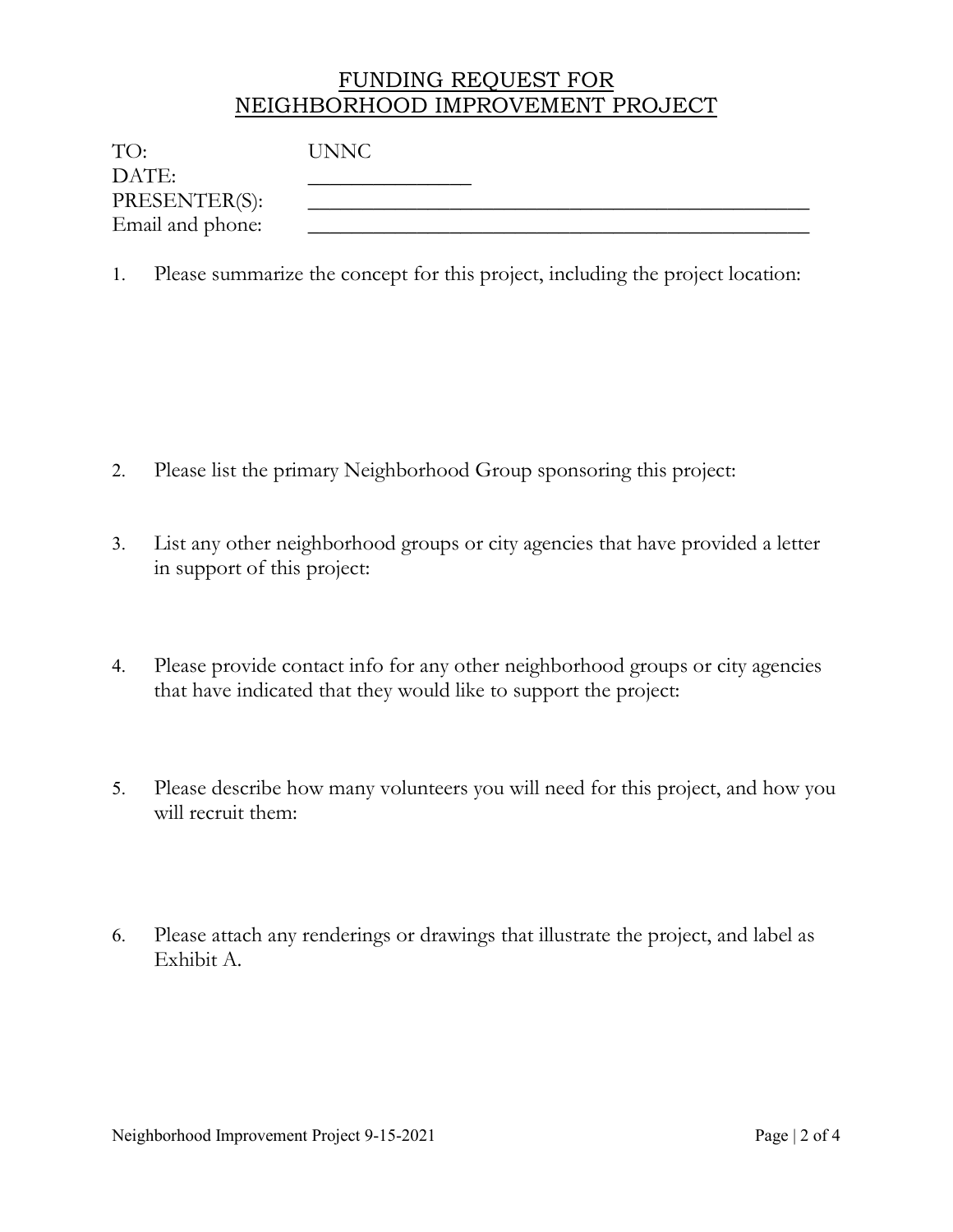7. Please provide an estimated line item budget for all materials, services, and permits, required for the project to be completed. All planned expenses must be listed, whether or not UNNC is being asked to fund them. (attach separate sheet using format below if needed, label Exhibit B). **Include sales tax.**

| Materials or services (including donations) | Requested of | <b>Total Projected</b> |
|---------------------------------------------|--------------|------------------------|
|                                             | <b>UNNC</b>  | Cost                   |
|                                             |              |                        |
|                                             |              |                        |
|                                             |              |                        |
|                                             |              |                        |
|                                             |              |                        |
| Contingency:                                |              |                        |
| Total:                                      |              |                        |

8. Please provide an estimated line item budget for all optional materials and services for the project, e.g., refreshments, outreach materials. (attach separate sheet if needed, label Exhibit C). **Include sales tax.**

| Materials or services (including donations) | Requested of | <b>Total Projected</b> |
|---------------------------------------------|--------------|------------------------|
|                                             | <b>UNNC</b>  | Cost                   |
|                                             |              |                        |
|                                             |              |                        |
|                                             |              |                        |
|                                             |              |                        |
|                                             |              |                        |
|                                             |              |                        |
| Total:                                      |              |                        |

9. Please list all other funding that is in-hand or pledged to complete the project. You do not have to list individual neighbors by name for cash donations. (attach separate sheet if extensive, label Exhibit D)

| Source of funds       | In-hand     | Amount |
|-----------------------|-------------|--------|
|                       | or pledged? |        |
| Cash from all sources | In-hand     |        |
| Cash from all sources | Pledged     |        |
|                       |             |        |
|                       |             |        |
|                       |             |        |
|                       |             |        |
| Total:                |             |        |